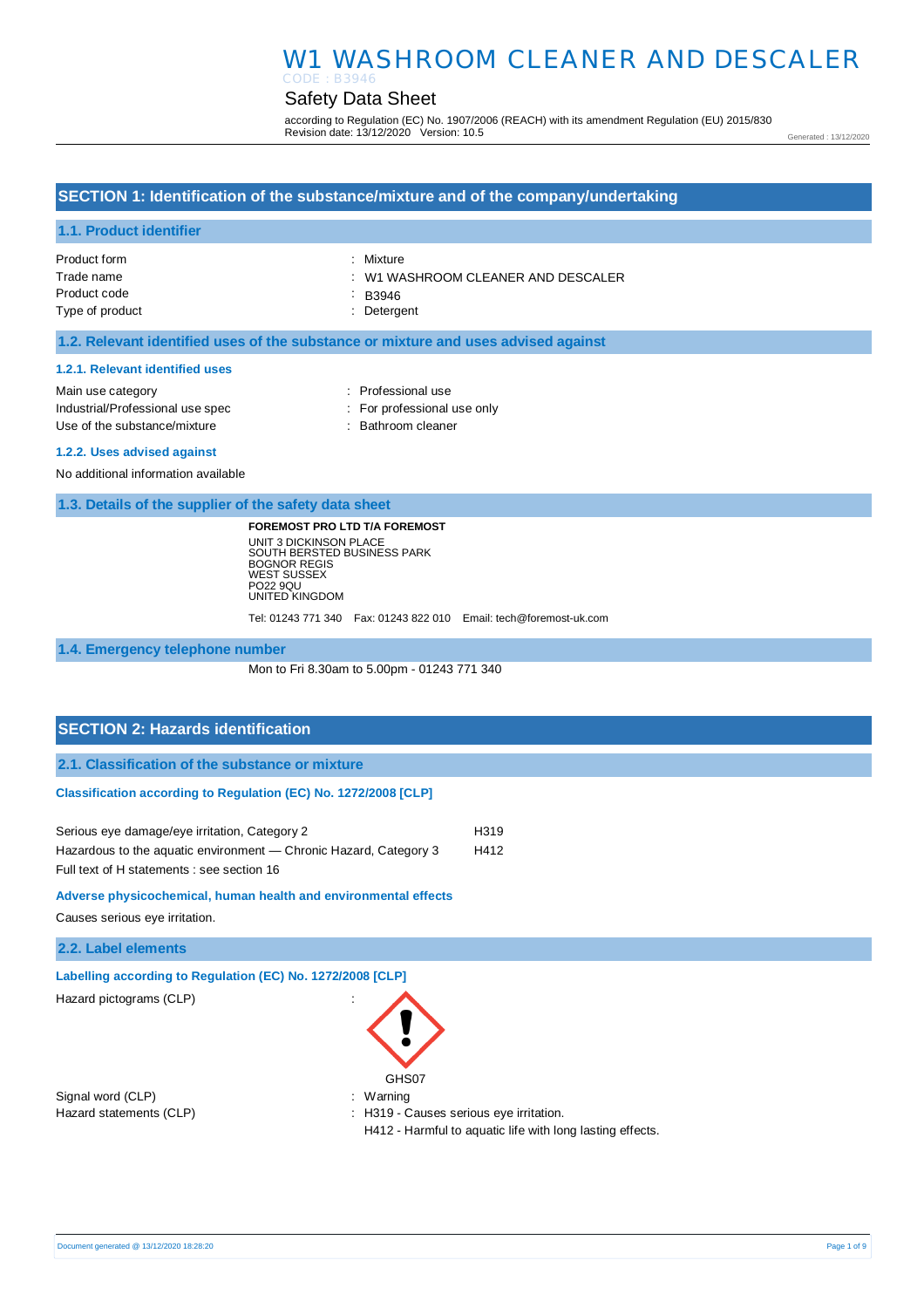according to Regulation (EC) No. 1907/2006 (REACH) with its amendment Regulation (EU) 2015/830

| Precautionary statements (CLP) | : P264 - Wash hands thoroughly after handling.                                       |
|--------------------------------|--------------------------------------------------------------------------------------|
|                                | P273 - Avoid release to the environment.                                             |
|                                | P280 - Wear eye protection.                                                          |
|                                | P305+P351+P338 - IF IN EYES: Rinse cautiously with water for several minutes. Remove |
|                                | contact lenses, if present and easy to do. Continue rinsing.                         |
|                                | P337+P313 - If eye irritation persists: Get medical advice/attention.                |
|                                |                                                                                      |

# **2.3. Other hazards**

No additional information available

# **SECTION 3: Composition/information on ingredients**

# **3.1. Substances**

### Not applicable

# **3.2. Mixtures**

| <b>Name</b>                                                               | <b>Product identifier</b>                                                                               | $\frac{9}{6}$ | <b>Classification according to</b><br><b>Requlation (EC) No.</b><br>1272/2008 [CLP]                                                   |
|---------------------------------------------------------------------------|---------------------------------------------------------------------------------------------------------|---------------|---------------------------------------------------------------------------------------------------------------------------------------|
| Alcohol Alkoxylate                                                        | (CAS-No.) 166736-08-9<br>(REACH-no) Exempt/Polymer                                                      | $1 - 5$       | Acute Tox. 4 (Oral), H302<br>Eye Dam. 1, H318                                                                                         |
| Quaternary ammonium compounds, benzyl-C12-16-<br>alkyldimethyl, chlorides | (CAS-No.) 68424-85-1<br>(EC-No.) 270-325-2<br>(REACH-no) 01-2119965180-41                               | $0.1 - 1$     | Acute Tox. 4 (Oral), H302<br>Skin Corr. 1B, H314<br>Eye Dam. 1, H318<br>Aquatic Acute 1, H400 (M=10)<br>Aquatic Chronic 1, H410 (M=1) |
| didecyldimethylammonium chloride                                          | (CAS-No.) 7173-51-5<br>(EC-No.) 230-525-2<br>(EC Index-No.) 612-131-00-6<br>(REACH-no) 01-2119945987-15 | < 0.1         | Acute Tox. 4 (Oral), H302<br>Skin Corr. 1B, H314<br>Eye Dam. 1, H318<br>Aquatic Acute 1, H400 (M=10)<br>Aquatic Chronic 2, H411       |

| <b>Specific concentration limits:</b> |                                                   |                                                                        |  |
|---------------------------------------|---------------------------------------------------|------------------------------------------------------------------------|--|
| Name                                  | <b>Product identifier</b>                         | <b>Specific concentration limits</b>                                   |  |
| Alcohol Alkoxylate                    | CAS-No.) 166736-08-9<br>(REACH-no) Exempt/Polymer | $(1 < C$ ≤ 10) Eye Irrit. 2, H319<br>$(10 < C < 100)$ Eye Dam. 1, H318 |  |

### Full text of H-statements: see section 16

| <b>SECTION 4: First aid measures</b>                                                                                 |                                                                                                                                                                                                                                                                                              |             |
|----------------------------------------------------------------------------------------------------------------------|----------------------------------------------------------------------------------------------------------------------------------------------------------------------------------------------------------------------------------------------------------------------------------------------|-------------|
| 4.1. Description of first aid measures                                                                               |                                                                                                                                                                                                                                                                                              |             |
| First-aid measures after inhalation<br>First-aid measures after skin contact<br>First-aid measures after eye contact | : Remove person to fresh air and keep comfortable for breathing.<br>: Wash skin with plenty of water.<br>: Rinse cautiously with water for several minutes. Remove contact lenses, if present and easy<br>to do. Continue rinsing. If eye irritation persists: Get medical advice/attention. |             |
| First-aid measures after ingestion                                                                                   | : Get immediate medical advice/attention.                                                                                                                                                                                                                                                    |             |
| 4.2. Most important symptoms and effects, both acute and delayed                                                     |                                                                                                                                                                                                                                                                                              |             |
| Symptoms/effects after skin contact<br>Symptoms/effects after eye contact<br>Symptoms/effects after ingestion        | : Repeated or prolonged skin contact may cause irritation.<br>$: Eve$ irritation.<br>: May cause gastrointestinal irritation, nausea, vomiting and diarrhoea.                                                                                                                                |             |
| 4.3. Indication of any immediate medical attention and special treatment needed                                      |                                                                                                                                                                                                                                                                                              |             |
| Treat symptomatically.                                                                                               |                                                                                                                                                                                                                                                                                              |             |
| Document generated @ 13/12/2020 18:28:20                                                                             |                                                                                                                                                                                                                                                                                              | Page 2 of 9 |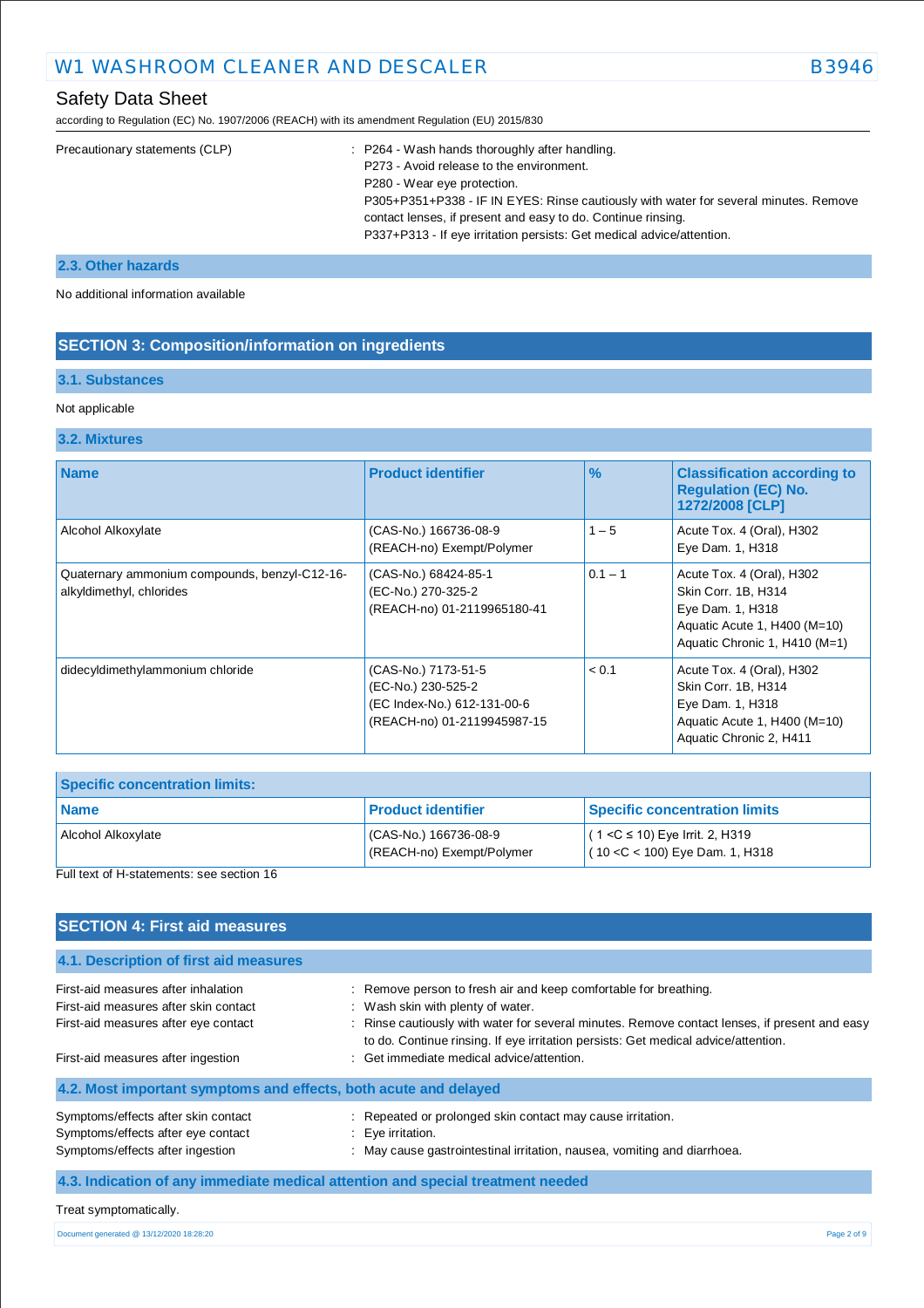# W1 WASHROOM CLEANER AND DESCALER B3946

according to Regulation (EC) No. 1907/2006 (REACH) with its amendment Regulation (EU) 2015/830

| <b>SECTION 5: Firefighting measures</b>                    |                                                                                                                                             |  |  |
|------------------------------------------------------------|---------------------------------------------------------------------------------------------------------------------------------------------|--|--|
| 5.1. Extinguishing media                                   |                                                                                                                                             |  |  |
| Suitable extinguishing media                               | : Water spray. Dry powder. Foam. Carbon dioxide.                                                                                            |  |  |
| 5.2. Special hazards arising from the substance or mixture |                                                                                                                                             |  |  |
| Hazardous decomposition products in case of fire           | : Toxic fumes may be released.                                                                                                              |  |  |
| 5.3. Advice for firefighters                               |                                                                                                                                             |  |  |
| Protection during firefighting                             | : Do not attempt to take action without suitable protective equipment. Self-contained<br>breathing apparatus. Complete protective clothing. |  |  |

| <b>SECTION 6: Accidental release measures</b>                            |                                                                                                                                                                |  |  |
|--------------------------------------------------------------------------|----------------------------------------------------------------------------------------------------------------------------------------------------------------|--|--|
| 6.1. Personal precautions, protective equipment and emergency procedures |                                                                                                                                                                |  |  |
| 6.1.1. For non-emergency personnel                                       |                                                                                                                                                                |  |  |
| Emergency procedures                                                     | : Ventilate spillage area. Avoid contact with skin and eyes.                                                                                                   |  |  |
| 6.1.2. For emergency responders                                          |                                                                                                                                                                |  |  |
| Protective equipment                                                     | : Do not attempt to take action without suitable protective equipment. For further information<br>refer to section 8: "Exposure controls/personal protection". |  |  |
| <b>6.2. Environmental precautions</b>                                    |                                                                                                                                                                |  |  |
| Avoid release to the environment.                                        |                                                                                                                                                                |  |  |
| 6.3. Methods and material for containment and cleaning up                |                                                                                                                                                                |  |  |
| Methods for cleaning up                                                  | : Take up liquid spill into absorbent material.                                                                                                                |  |  |

| Methods for cleaning up          | : Take up liquid spill into absorbent material.                 |
|----------------------------------|-----------------------------------------------------------------|
| Other information                | : Dispose of materials or solid residues at an authorized site. |
| 6.4. Reference to other sections |                                                                 |

For further information refer to section 13.

| <b>SECTION 7: Handling and storage</b>                            |                                                                                                                       |  |  |
|-------------------------------------------------------------------|-----------------------------------------------------------------------------------------------------------------------|--|--|
| 7.1. Precautions for safe handling                                |                                                                                                                       |  |  |
| Precautions for safe handling                                     | Ensure good ventilation of the work station. Avoid contact with skin and eyes. Wear<br>personal protective equipment. |  |  |
| Hygiene measures                                                  | : Do not eat, drink or smoke when using this product. Always wash hands after handling the<br>product.                |  |  |
| 7.2. Conditions for safe storage, including any incompatibilities |                                                                                                                       |  |  |
| Storage conditions                                                | : Store in a well-ventilated place. Keep cool.                                                                        |  |  |

**7.3. Specific end use(s)**

No additional information available

# **SECTION 8: Exposure controls/personal protection**

**8.1. Control parameters**

# **8.1.1 National occupational exposure and biological limit values**

No additional information available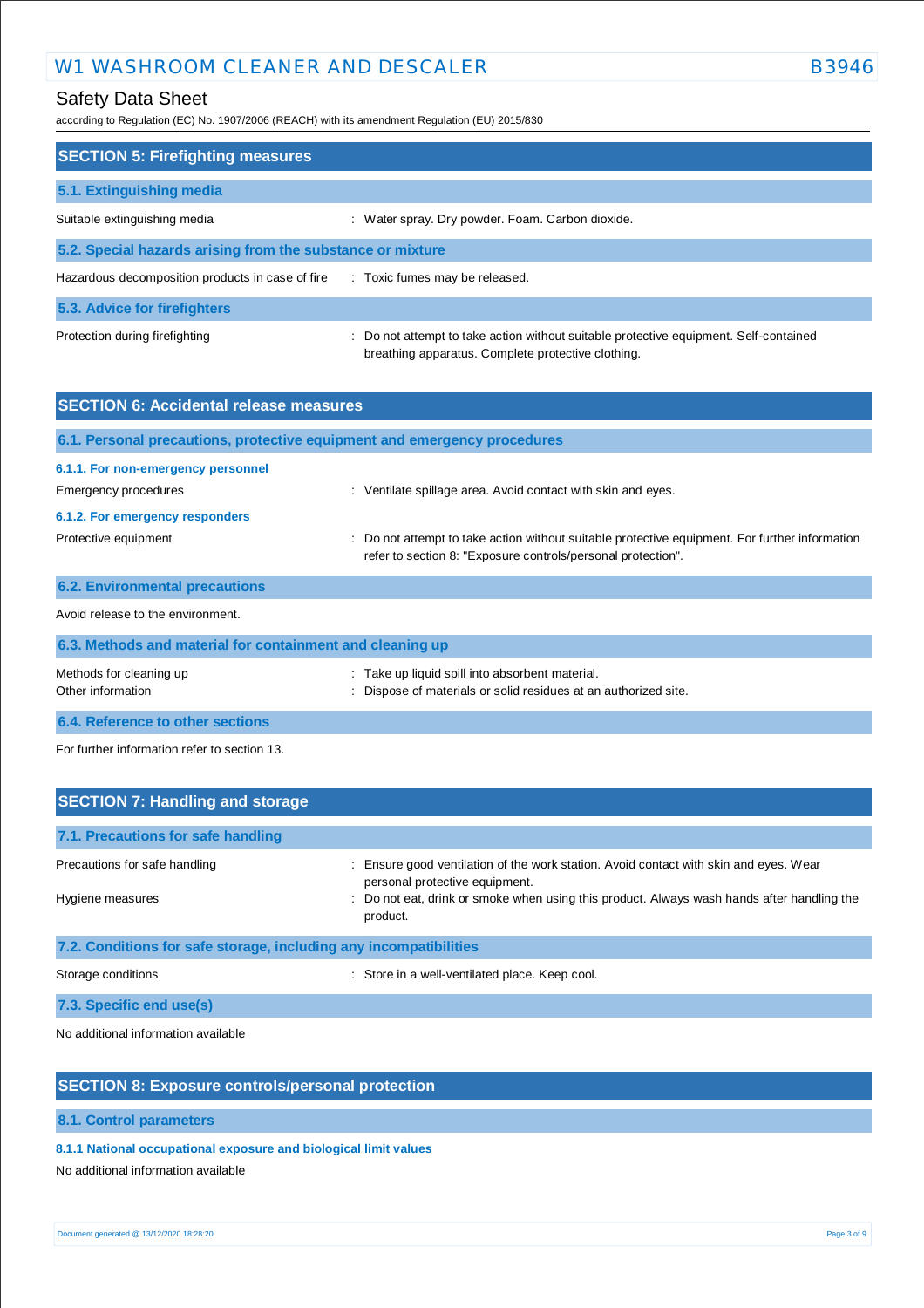# Safety Data Sheet

according to Regulation (EC) No. 1907/2006 (REACH) with its amendment Regulation (EU) 2015/830

#### **8.1.2. Recommended monitoring procedures**

No additional information available

#### **8.1.3. Air contaminants formed**

No additional information available

### **8.1.4. DNEL and PNEC**

No additional information available

#### **8.1.5. Control banding**

No additional information available

### **8.2. Exposure controls**

#### **8.2.1. Appropriate engineering controls**

#### **Appropriate engineering controls:**

Ensure good ventilation of the work station.

#### **8.2.2. Personal protection equipment**

**Personal protective equipment symbol(s):**



#### **8.2.2.1. Eye and face protection**

| Eye protection:        |  |
|------------------------|--|
| Safety glasses. EN 166 |  |
|                        |  |

#### **8.2.2.2. Skin protection**

**Skin and body protection:**

Not required for normal conditions of use

#### **Hand protection:**

In case of repeated or prolonged contact wear gloves. Chemical resistant gloves (according to European standard EN 374 or equivalent)

#### **Other skin protection**

### **Materials for protective clothing:**

Not required for normal conditions of use

#### **8.2.2.3. Respiratory protection**

#### **Respiratory protection:**

Not required for normal conditions of use

### **8.2.2.4. Thermal hazards**

No additional information available

### **8.2.3. Environmental exposure controls**

#### **Environmental exposure controls:**

Avoid release to the environment.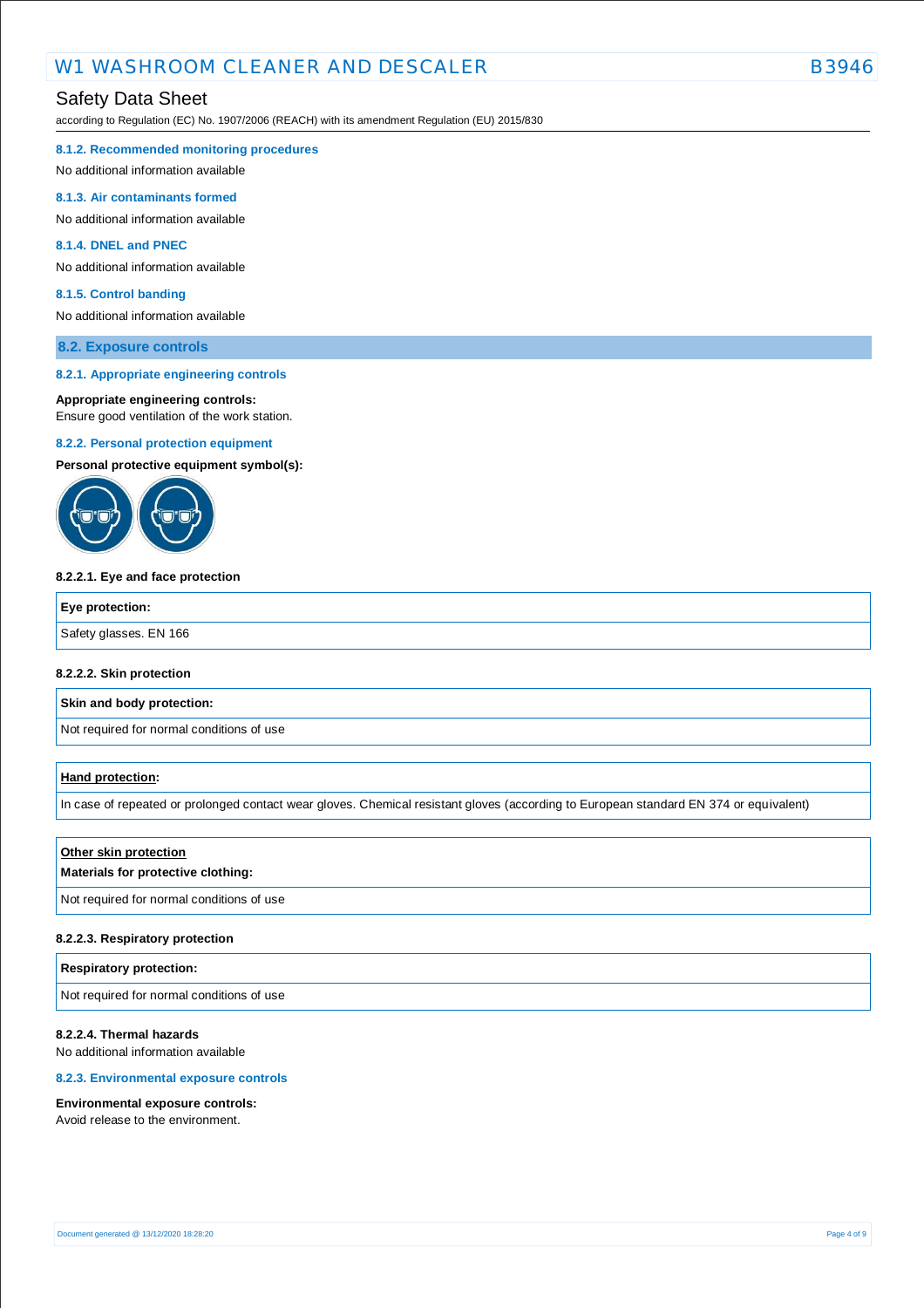# Safety Data Sheet

according to Regulation (EC) No. 1907/2006 (REACH) with its amendment Regulation (EU) 2015/830

| <b>SECTION 9: Physical and chemical properties</b><br>9.1. Information on basic physical and chemical properties |                    |  |
|------------------------------------------------------------------------------------------------------------------|--------------------|--|
|                                                                                                                  |                    |  |
| Appearance                                                                                                       | : Liquid.          |  |
| Colour                                                                                                           | dark green.        |  |
| Odour                                                                                                            | sharp.             |  |
| Odour threshold                                                                                                  | No data available  |  |
| рH                                                                                                               | 3.1                |  |
| Relative evaporation rate (butylacetate=1)                                                                       | No data available  |  |
| Melting point                                                                                                    | Not applicable     |  |
| Freezing point                                                                                                   | No data available  |  |
| Boiling point                                                                                                    | $\geq 100$ °C<br>٠ |  |
| Flash point                                                                                                      | No data available  |  |
| Auto-ignition temperature                                                                                        | No data available  |  |
| Decomposition temperature                                                                                        | No data available  |  |
| Flammability (solid, gas)                                                                                        | Not applicable     |  |
| Vapour pressure                                                                                                  | No data available  |  |
| Relative vapour density at 20 °C                                                                                 | No data available  |  |
| Relative density                                                                                                 |                    |  |
| Solubility                                                                                                       | Soluble in water.  |  |
| Partition coefficient n-octanol/water (Log Pow)                                                                  | No data available  |  |
| Viscosity, kinematic                                                                                             | No data available  |  |
| Viscosity, dynamic                                                                                               | No data available  |  |
| <b>Explosive properties</b>                                                                                      | No data available  |  |
| Oxidising properties                                                                                             | No data available  |  |
| <b>Explosive limits</b>                                                                                          | No data available  |  |

## **9.2. Other information**

No additional information available

# **SECTION 10: Stability and reactivity**

### **10.1. Reactivity**

The product is non-reactive under normal conditions of use, storage and transport.

#### **10.2. Chemical stability**

Stable under normal conditions.

**10.3. Possibility of hazardous reactions**

No dangerous reactions known under normal conditions of use.

**10.4. Conditions to avoid**

None under recommended storage and handling conditions (see section 7).

**10.5. Incompatible materials**

None under normal use.

**10.6. Hazardous decomposition products**

Under normal conditions of storage and use, hazardous decomposition products should not be produced.

# **SECTION 11: Toxicological information**

### **11.1 Information on toxicological effects**

Acute toxicity (oral) **Example 2** Constant Acute toxicity (oral) Acute toxicity (dermal) **Example 2** Contract 2 Contract 2 Contract 2 Contract 2 Contract 2 Contract 2 Contract 2 Contract 2 Contract 2 Contract 2 Contract 2 Contract 2 Contract 2 Contract 2 Contract 2 Contract 2 Contract 2

Document generated @ 13/12/2020 18:28:20 Page 5 of 9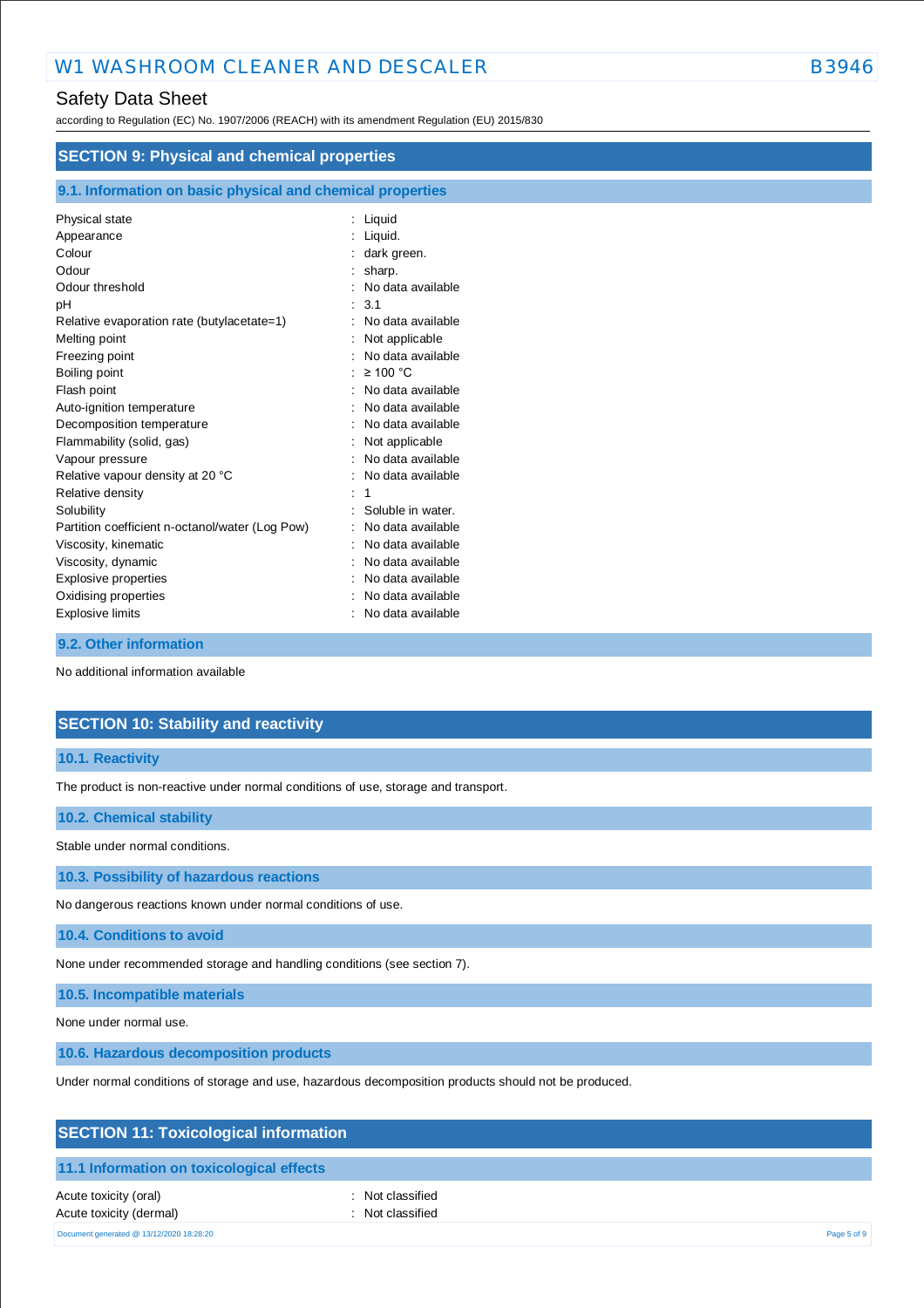# Safety Data Sheet

according to Regulation (EC) No. 1907/2006 (REACH) with its amendment Regulation (EU) 2015/830

| Acute toxicity (inhalation)       | : Not classified                 |
|-----------------------------------|----------------------------------|
| Skin corrosion/irritation         | : Not classified                 |
|                                   | pH: 3.1                          |
| Serious eye damage/irritation     | : Causes serious eye irritation. |
|                                   | pH: 3.1                          |
| Respiratory or skin sensitisation | : Not classified                 |
| Germ cell mutagenicity            | : Not classified                 |
| Carcinogenicity                   | : Not classified                 |
| Reproductive toxicity             | : Not classified                 |
| STOT-single exposure              | : Not classified                 |
| STOT-repeated exposure            | : Not classified                 |
| Aspiration hazard                 | : Not classified                 |

| <b>SECTION 12: Ecological information</b>                    |                                                                                                                            |  |
|--------------------------------------------------------------|----------------------------------------------------------------------------------------------------------------------------|--|
| 12.1. Toxicity                                               |                                                                                                                            |  |
| Ecology - general                                            | : The product is not considered harmful to aquatic organisms nor to cause long-term adverse<br>effects in the environment. |  |
| Hazardous to the aquatic environment, short-term<br>(acute)  | : Not classified                                                                                                           |  |
| Hazardous to the aquatic environment, long-term<br>(chronic) | : Harmful to aquatic life with long lasting effects.                                                                       |  |
| Alcohol Alkoxylate (166736-08-9)                             |                                                                                                                            |  |
| LC50 - Fish [1]                                              | $10 - 100$ mg/l                                                                                                            |  |
| EC50 - Crustacea [1]                                         | $10 - 100$ mg/l                                                                                                            |  |
| ErC50 other aquatic plants                                   | $10 - 100$ mg/l                                                                                                            |  |
| 12.2. Persistence and degradability                          |                                                                                                                            |  |
| No additional information available                          |                                                                                                                            |  |
| 12.3. Bioaccumulative potential                              |                                                                                                                            |  |
| No additional information available                          |                                                                                                                            |  |

**12.4. Mobility in soil**

No additional information available

**12.5. Results of PBT and vPvB assessment**

No additional information available

**12.6. Other adverse effects**

No additional information available

| <b>SECTION 13: Disposal considerations</b> |                                                                                               |
|--------------------------------------------|-----------------------------------------------------------------------------------------------|
| 13.1. Waste treatment methods              |                                                                                               |
| Waste treatment methods                    | : Dispose of contents/container in accordance with licensed collector's sorting instructions. |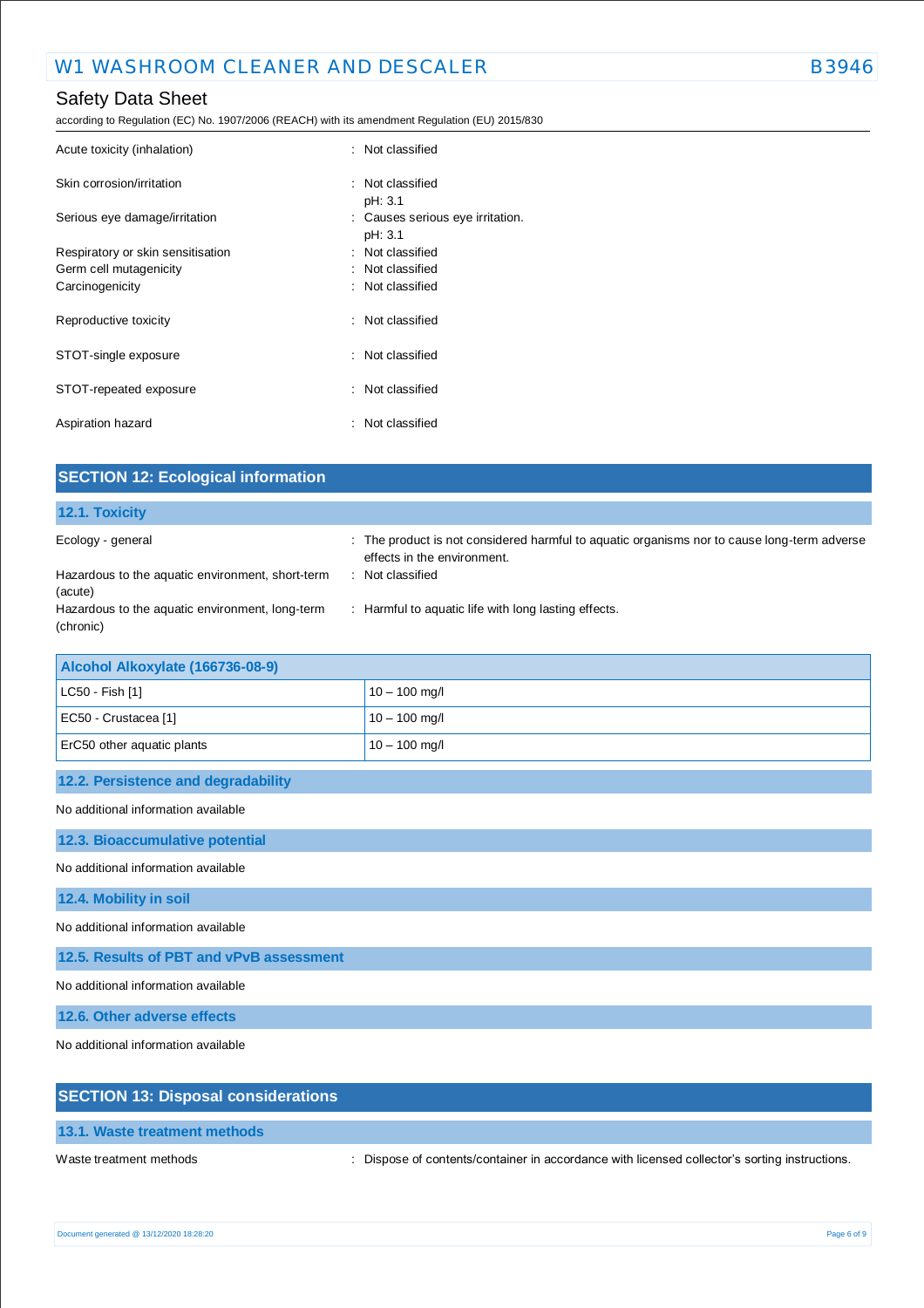# W1 WASHROOM CLEANER AND DESCALER B3946

# Safety Data Sheet

according to Regulation (EC) No. 1907/2006 (REACH) with its amendment Regulation (EU) 2015/830

## **SECTION 14: Transport information**

In accordance with ADR / IMDG / IATA

| 14.1 UN number                                                                                                                                  |                                                          |  |
|-------------------------------------------------------------------------------------------------------------------------------------------------|----------------------------------------------------------|--|
| UN-No. (ADR)<br>UN-No. (IMDG)<br>UN-No. (IATA)                                                                                                  | Not applicable<br>Not applicable<br>: Not applicable     |  |
| 14.2. UN proper shipping name                                                                                                                   |                                                          |  |
| Proper Shipping Name (ADR)<br>Proper Shipping Name (IMDG)<br>Proper Shipping Name (IATA)                                                        | : Not applicable<br>Not applicable<br>: Not applicable   |  |
| 14.3. Transport hazard class(es)                                                                                                                |                                                          |  |
| ADR<br>Transport hazard class(es) (ADR)<br><b>IMDG</b><br>Transport hazard class(es) (IMDG)<br><b>IATA</b><br>Transport hazard class(es) (IATA) | : Not applicable<br>: Not applicable<br>: Not applicable |  |
| 14.4. Packing group                                                                                                                             |                                                          |  |
| Packing group (ADR)<br>Packing group (IMDG)<br>Packing group (IATA)                                                                             | Not applicable<br>Not applicable<br>: Not applicable     |  |
| <b>14.5. Environmental hazards</b>                                                                                                              |                                                          |  |
| Dangerous for the environment<br>Marine pollutant<br>Other information                                                                          | : No<br>No<br>: No supplementary information available   |  |
| 14.6. Special precautions for user                                                                                                              |                                                          |  |
| <b>Overland transport</b><br>No data available<br><b>Transport by sea</b><br>No data available                                                  |                                                          |  |
| Air transport<br>No data available                                                                                                              |                                                          |  |

**14.7. Transport in bulk according to Annex II of Marpol and the IBC Code**

Not applicable

# **SECTION 15: Regulatory information**

**15.1. Safety, health and environmental regulations/legislation specific for the substance or mixture**

# **15.1.1. EU-Regulations**

Contains no REACH substances with Annex XVII restrictions

Contains no substance on the REACH candidate list

Contains no REACH Annex XIV substances

Contains no substance subject to Regulation (EU) No 649/2012 of the European Parliament and of the Council of 4 July 2012 concerning the export and import of hazardous chemicals.

Contains no substance subject to Regulation (EU) No 2019/1021 of the European Parliament and of the Council of 20 June 2019 on persistent organic pollutants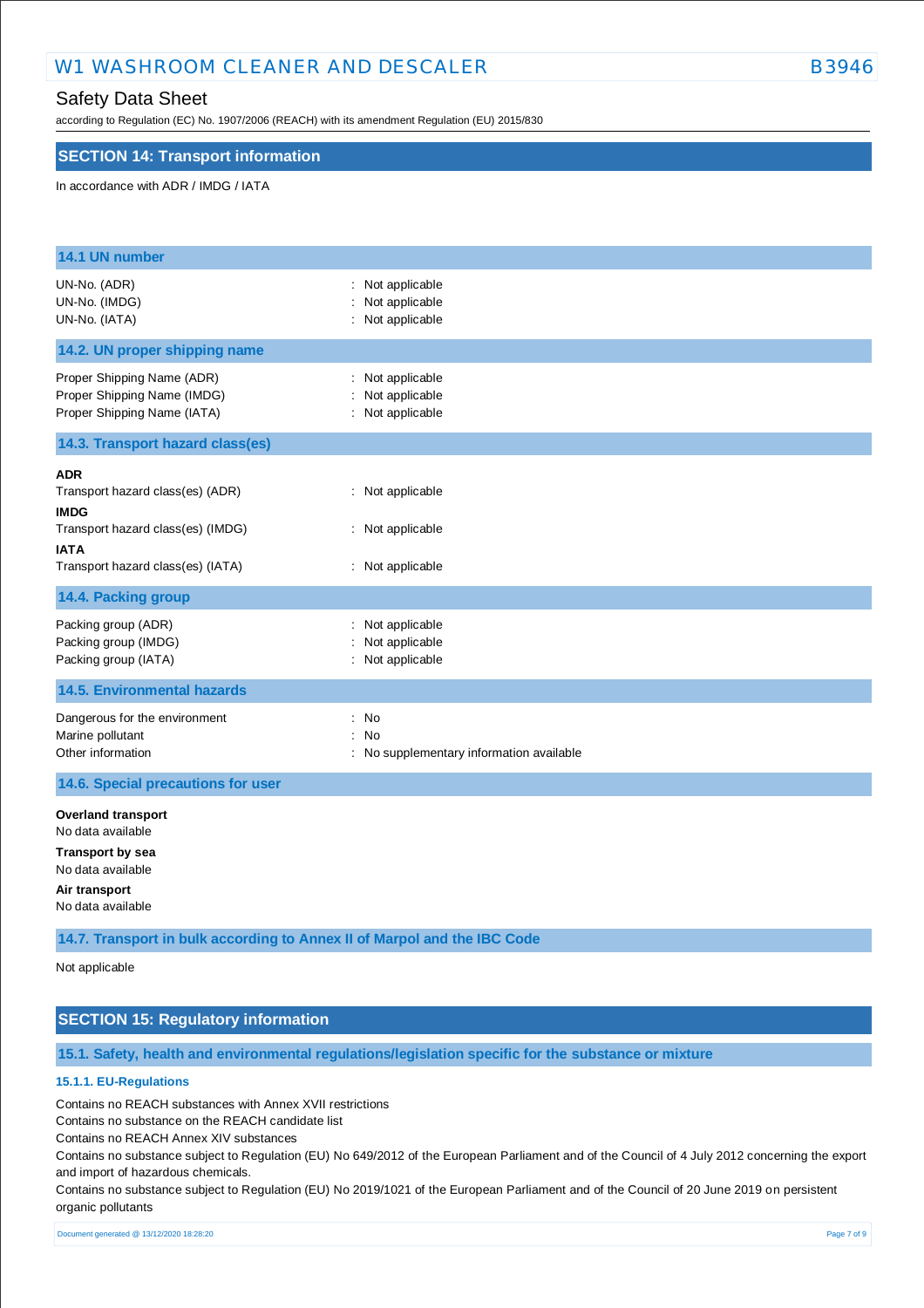# W1 WASHROOM CLEANER AND DESCALER **B3946**

# Safety Data Sheet

according to Regulation (EC) No. 1907/2006 (REACH) with its amendment Regulation (EU) 2015/830

| Allergenic fragrances $> 0.01\%$ :                         |         |  |
|------------------------------------------------------------|---------|--|
| D-LIMONENE                                                 |         |  |
|                                                            |         |  |
| Detergent Regulation (648/2004/EC): Labelling of contents: |         |  |
| <b>Component</b>                                           | $\%$    |  |
| non-ionic surfactants, cationic surfactants                | $< 5\%$ |  |

disinfectants

perfumes

D-LIMONENE

#### **15.1.2. National regulations**

### **United Kingdom**

British National Regulations : Commission Regulation (EU) 2015/830 of 28 May 2015 amending Regulation (EC) No 1907/2006 of the European Parliament and of the Council on the Registration, Evaluation, Authorisation and Restriction of Chemicals (REACH). Classification Labelling Packaging Regulation; Regulation (EC) No 1272/2008. Detergent Regulation (648/2004/EC).

### **15.2. Chemical safety assessment**

No chemical safety assessment has been carried out

# **SECTION 16: Other information**

| Full text of H- and EUH-statements: |                                                                   |  |  |
|-------------------------------------|-------------------------------------------------------------------|--|--|
| Acute Tox. 4 (Oral)                 | Acute toxicity (oral), Category 4                                 |  |  |
| Aquatic Acute 1                     | Hazardous to the aquatic environment - Acute Hazard, Category 1   |  |  |
| Aquatic Chronic 1                   | Hazardous to the aquatic environment - Chronic Hazard, Category 1 |  |  |
| Aquatic Chronic 2                   | Hazardous to the aquatic environment - Chronic Hazard, Category 2 |  |  |
| Eye Dam. 1                          | Serious eye damage/eye irritation, Category 1                     |  |  |
| Eye Irrit. 2                        | Serious eye damage/eye irritation, Category 2                     |  |  |
| Skin Corr. 1B                       | Skin corrosion/irritation, Category 1, Sub-Category 1B            |  |  |
| H302                                | Harmful if swallowed.                                             |  |  |
| H314                                | Causes severe skin burns and eye damage.                          |  |  |
| H318                                | Causes serious eye damage.                                        |  |  |
| H319                                | Causes serious eye irritation.                                    |  |  |
| H400                                | Very toxic to aquatic life.                                       |  |  |
| H410                                | Very toxic to aquatic life with long lasting effects.             |  |  |
| H411                                | Toxic to aquatic life with long lasting effects.                  |  |  |
| H412                                | Harmful to aquatic life with long lasting effects.                |  |  |

| Classification and procedure used to derive the classification for mixtures according to Regulation (EC) 1272/2008 [CLP]: |      |                    |
|---------------------------------------------------------------------------------------------------------------------------|------|--------------------|
| $Eve$ Irrit. 2                                                                                                            | H319 | Calculation method |
| Aquatic Chronic 3                                                                                                         | H412 | Calculation method |

Safety Data Sheet (SDS), EU